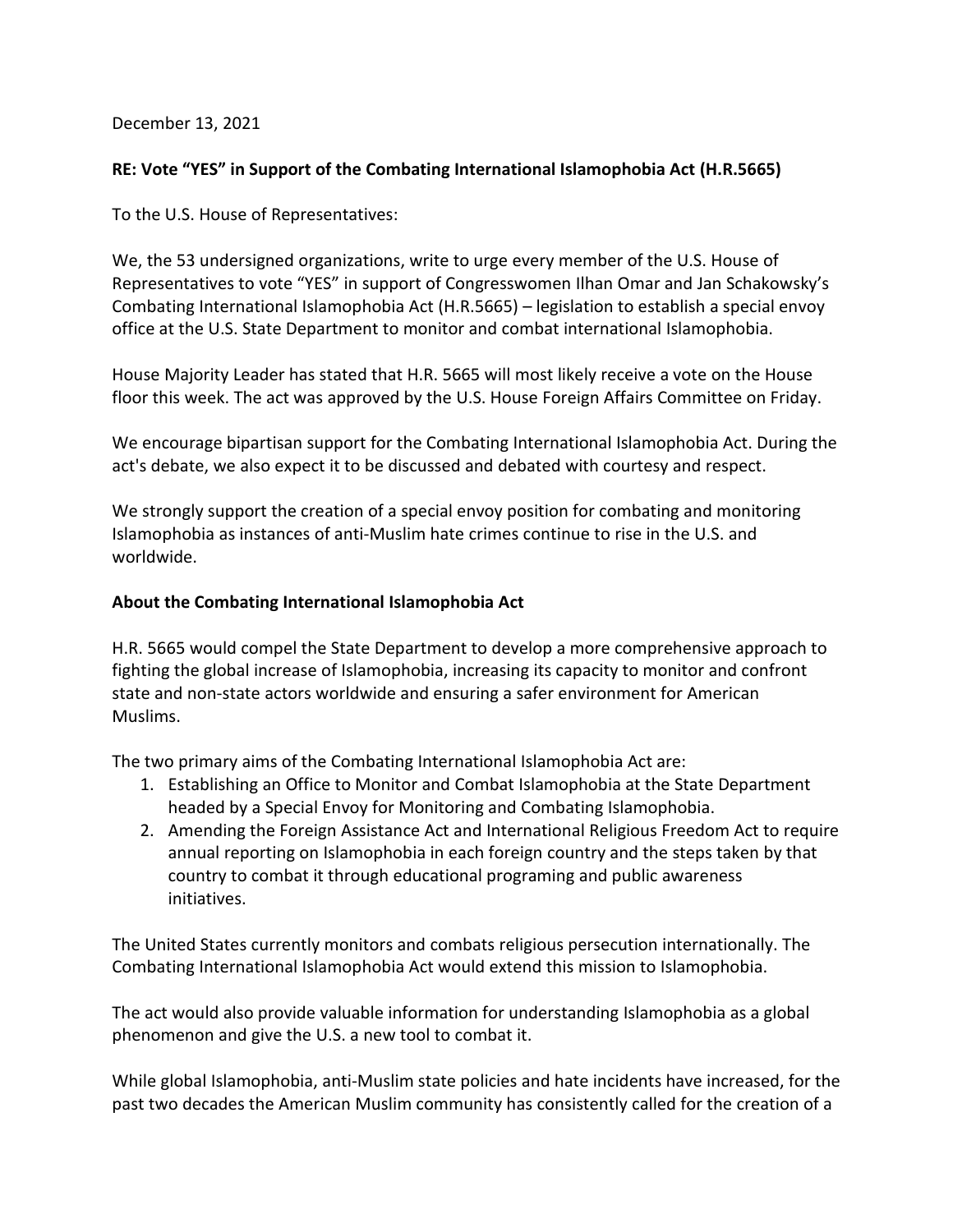special envoy position to monitor and combat this rising tide of hate – the Combating International Islamophobia Act would make this special envoy position a reality.

## **Reasons to Support the Combating International Islamophobia Act:**

In its 2021 annual report, the United States Commission on International Religious Freedom (USCIRF) identified three Countries of Particular Concern primarily for their treatment of Muslims.

Several additional countries listed by USCIRF were identified as having patterns of mistreatment and human rights violations against either their entire Muslim populations or particular sects of Muslims. This includes several Muslim-majority countries.

State acts of persecution and violence against Muslims can be found in India and Burma – in addition to China, which the United States recognized as committing a genocide and crimes against humanity against Uyghur Muslims and other Turkic minority groups living the country's Uyghur region.

Anti-Muslim rhetoric, bigotry and acts of violence also go together with the rise of political parties that outwardly attack the rights of Muslims, especially in France and other parts of Europe.

Transnational white supremacist and Islamophobic hate group networks have also inspired their followers to commit acts of anti-Muslim violence and terrorism, including but not limited to the tragic summer 2021 murder of a Muslim family in London, Ontario and the 2019 Christchurch, New Zealand Mosque shootings.

Again, we urge the House of Representatives to swiftly approve the Combating International Islamophobia Act, which would provide valuable information for understanding Islamophobia as a global phenomenon and give the U.S. a new tool to combat it.

Sincerely,

American Muslim Empowerment Network (AMEN)

American Muslims for Palestine

Americans for Democracy & Human Rights in Bahrain

Americans for Justice in Palestine Action

Americans for Peace Now

Arizona Muslims Alliance

Central Valley Islamic Council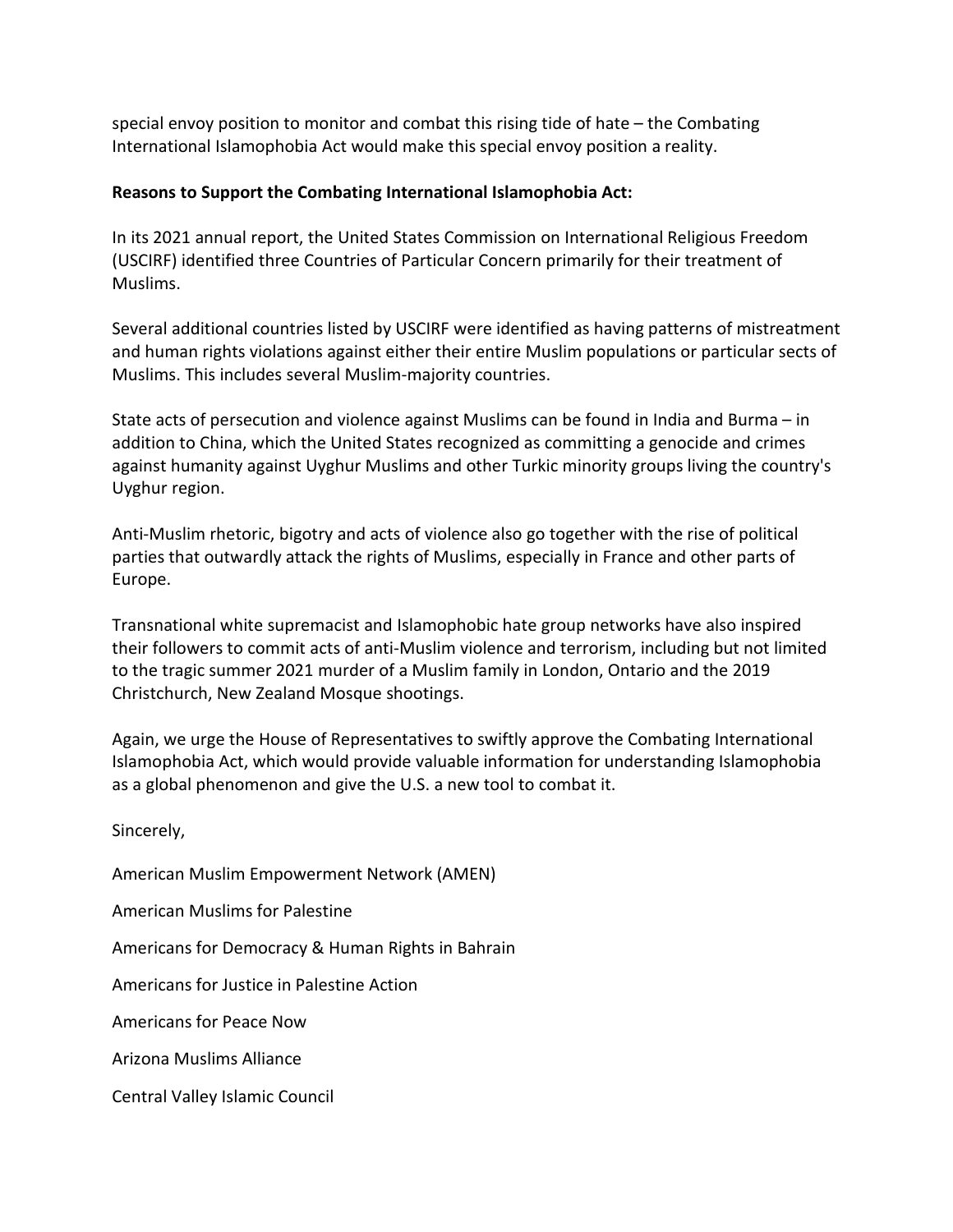Christian Methodist Episcopal Church Christian Reformed Church Office of Social Justice Church World Service Common Defense Council on American-Islamic Relations (CAIR) Democracy for the Arab World Now (DAWN) Emgage Action Friends of Sabeel North America Human Rights First ICNA Council for Social Justice Indian American Muslim Council International Islamophobia Studies Research Association Islamic Association of North America Islamophobia Studies Center Islamophobia Studies Journal JAMAAT -- Jews and Muslims and Allies Acting Together Jetpac Resource Center Jewish Voice for Peace Action Just Peace Advocates/Mouvement Pour Une Paix Juste Libyan American Alliance MPower Action Fund MPower Change Muslim American Society (MAS) Muslim Public Affairs Council Muslim Student Association West Muslim Ummah of North America (MUNA) National Immigration Law Center